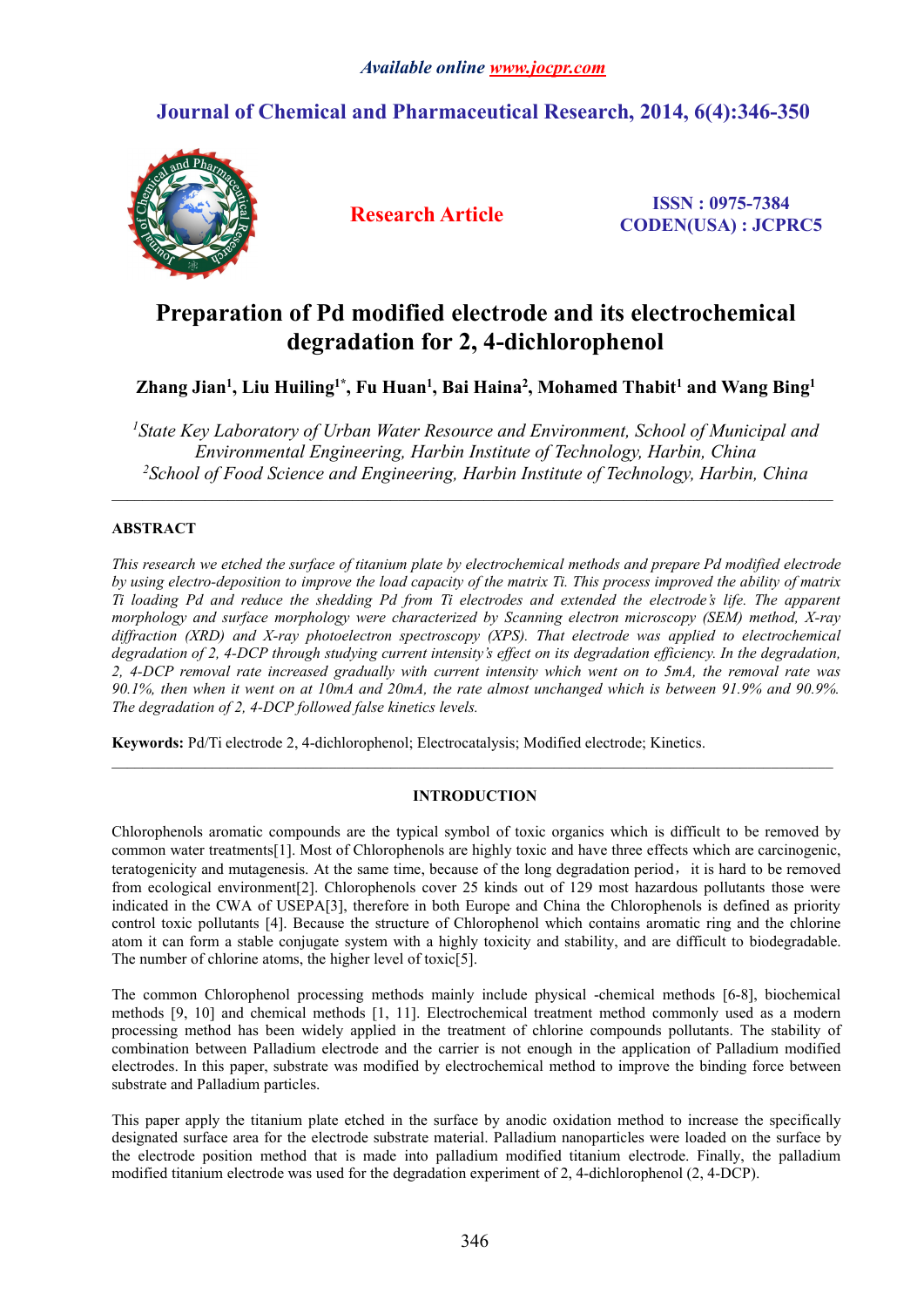### **EXPERIMENTAL SECTION**

*\_\_\_\_\_\_\_\_\_\_\_\_\_\_\_\_\_\_\_\_\_\_\_\_\_\_\_\_\_\_\_\_\_\_\_\_\_\_\_\_\_\_\_\_\_\_\_\_\_\_\_\_\_\_\_\_\_\_\_\_\_\_\_\_\_\_\_\_\_\_\_\_\_\_\_\_\_\_*

#### **2.1 Experimental materials and reagents**

The purity of titanium is more than 99.5% in the titanium sheet purchased from Baoji and Baoye titanium-nickel Manufacturing Co., Ltd. NaF, Na<sub>2</sub>SO<sub>4</sub>, PdCl<sub>2</sub>, 2, 4-DCP are analytical reagent purchased from Sinopharm Chemical Reagent Beijing Co., Ltd. HF is analytical reagent purchased from Beijing Chemical Workers. The water used in the experiment is deionized water.

#### **2.2 Electrode preparation**

The size of the strip titanium sheet is 90 mm x 10 mm x 0.5 mm. the effective work area part is 40 mm x 10 mm x 0.5 mm. In order to remove oil and oxide film from the surface of the titanium plate, at the beginning, the pretreatment of titanium sheet is necessary. Titanium sheet is separately placed in the Acetone and ethanol for 15min to remove oil with ultraphonic. Then, it is washed for 1min in the mixture of Hydrofluoric acid and nitric acid to remove the surface oxide. Next, it is rinsed again and again with a large amount of distilled water to remove fluoride ions on the surface of the titanium sheet. In the end, it is cleaned for 15min in deionized water with sonic oscillation. The cleaning titanium sheet is ready after drying.

Anodic oxidation method is used to electrochemical etching. The reactor is a composition of dc regulated power supply, electrolytic reaction pool and the constant temperature water bath pot. Electrolyte solution is a mixed solution of Na<sub>2</sub>SO<sub>4</sub> and NaF in the process of anodic oxidation. While the anode is the previously prepared titanium sheet. The cathode is a pure platinum electrode.

The work cathode is the disposed titanium sheet after electrochemical etching and the anode is platinum sheet. The reactor is composed by constant potential rectifier, electrolytic reaction tank and collector type magnetic stirrer. Electrolyte solution is a mixed solution of Na2SO<sup>4</sup> and PdCl2. The electrical Current strength is 10 mA. Solution temperature is 40℃. Electrodeposition time is 60 min.

## **2.3 ElectrodeCharacterization**

SEM is used to observe the surface characteristics of electrode including the distribution and dispersion of the electrode surface metal particle. X-ray Diffraction(XRD) is used to measure electrode surface of the catalyst particles, crystalline structure, grain size and structure of the elements. X-ray photoelectron spectroscopy(XPS) is used to analyze the binding energy of each element in order to determine the character of the different valence state elements in the sample.

#### **2.4 The performance evaluation of thePd/Ti electrode**

For the performance evaluation of Pd/Ti electrodes, the target of degradation is 2, 4-DCP.2, 4-DCP 100 ml solution is prepared for every time with the concentration of 10 mg/L. The electrolyte solution is Na2SO<sup>4</sup> with the concentration of 0.05mol/L. The work cathode is Pd/Ti electrode andanode is platinum sheet. The constant current method is used to the degradation of 2, 4-DCP. Thermal type magnetic stirrer is applied for reaction system to provide constant temperature and to eliminate the difference of concentration. The concentration of 2, 4-DCP is measured by HPLC. The removal efficiency is according to the following formula:

Removal efficiency  $R=$   $(C_0-C)/C_0$  \* 100%

Where,*C0*is the initial concentration of 2, 4-DCP; *C* is the real-time concentration of 2, 4-DCP.

## **RESULTS AND DISCUSSION**

## **3.1** Results of the electrode characterization

### **3.1.1 Results ofSEM test in electrode surface morphology**

Scanning electron microscope is used to observe the surface morphology of titanium substrate, the etched titanium substrate, Pd/Ti electrode and analysis the change of before and after treatment. Pictured above is the surface morphology under the condition of 100000 x magnification resolution by scanning electron microscopy (SEM) analysis. It is observed that because of the smooth surface of titanium substrate, the metal loaded directly on the electrode substrate is easy to fall off from the surface. After electrochemical etching, the surface of the titanium substrate becomes uneven and shows an apparent spatial extension. Thus, the specific surface area has a significant beneficial increase of palladium particles' deposit on the surface. The deposition Pd particles form the space grid structure on the surface which changes the form of the titanium substrate surface. The distribution of Pd particles on the surface of the electrode and the opportunities of contact between Pd particles and targets in the solution has been greatly increased. Therefore, this method provides the possibility that 2, 4-DCP can be effectively removed.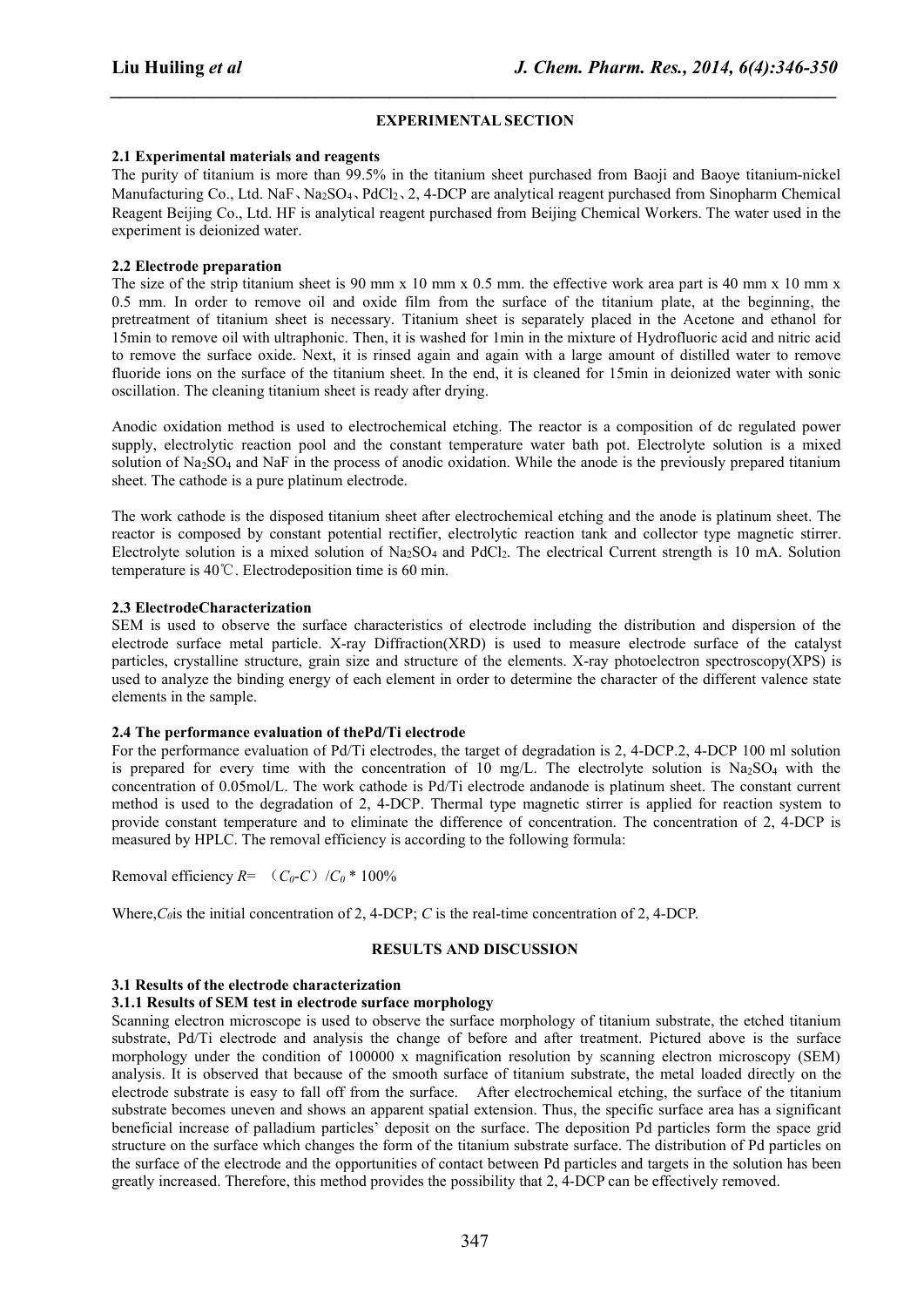*\_\_\_\_\_\_\_\_\_\_\_\_\_\_\_\_\_\_\_\_\_\_\_\_\_\_\_\_\_\_\_\_\_\_\_\_\_\_\_\_\_\_\_\_\_\_\_\_\_\_\_\_\_\_\_\_\_\_\_\_\_\_\_\_\_\_\_\_\_\_\_\_\_\_\_\_\_\_*



**(a)Titanium substrate (b)The etched titanium substrate (c)Pd/Ti electrodes**

**Fig. 1 SEM photos for electrodes under the same magnification**

#### **3.1.2 XRD test for the surface of the electrode**

The test of X-ray diffraction for the prepared Pd/Ti electrodes reveals the crystal structure of the electrodes. XRD pattern for Pd /Tielectrode as shown in figure 2.The picture shows that the diffraction peak which has the value of 2 theta at 40.1, 46.7, 68.1, 82.1 and 86.6 respectively belongs to the crystal plane diffraction peak of Pd (111), Pd  $(002)$ , Pd  $(022)$ , Pd  $(311)$  and Pd  $(222)[12]$ . In addition, the diffraction peak in the value of 2 theta at 40.1 is not completely for Pd (111) crystal plane [13]. Meanwhile, the titanium substrate also has diffraction peak in here. The diffraction peaks of the titanium substrate materials is the main contribution to its peak value.



**Fig.2 XRD pattern for Pd /Ti electrode**

#### **3.1.3 XPS test for the electrode**

X-ray photoelectron spectroscopy analysis is adopted for the electrode to study the state of palladium on Pd/Ti electrodes. Figure 3 is the results of detection. From the narrow Pd  $(3d)$  scanning spectra in the figure 3b, we can see that two characteristic peaks of palladium appear at the binding energy of  $336.8$  eV and  $342.2$  eV. It also illustrates that palladium is successfully loaded on the electrode surface. At the same time, it shows that palladium on the Pd/Ti electrodes is zerovalent[14, 15].

#### **3.2 The degradation performance of electrodes for 2, 4-DCP**

#### **3.2.1 Effects of electrolysis current on conversion efficiency of 2, 4-DCP**

The degradation experiment of 2, 4-DCP is applied by using Pd/Ti electrodes as catalytic electrodes. The initial concentration of 2, 4-DCP is 10 mg/L, and electrolyte concentration of Na2SO<sup>4</sup> is 0.05 mol/L. Effects of electrolysis current on conversion efficiency of 2,4-dichlorophenol is showed in figure 4. When the used electrical currents strength are 2 mA and 3mA, the removal rate of 2,4-dichlorophenol increases gradually per every second passes. The removal rate of 2, 4-DCP are 46.9% and 51.3% respectively. When the current strength increased to 5 mA, the removal rate also significantly increases during the processing time. The removal rate of 2, 4-DCP is 90.1%. When the current strength is increased to 10 mA and 20 mA, there weren't any improvements on the removal rate of 2,4-dichlorophenol above the maximum obtained removal rate. The removal rate of 2, 4-DCP are 91.9% and 90.9%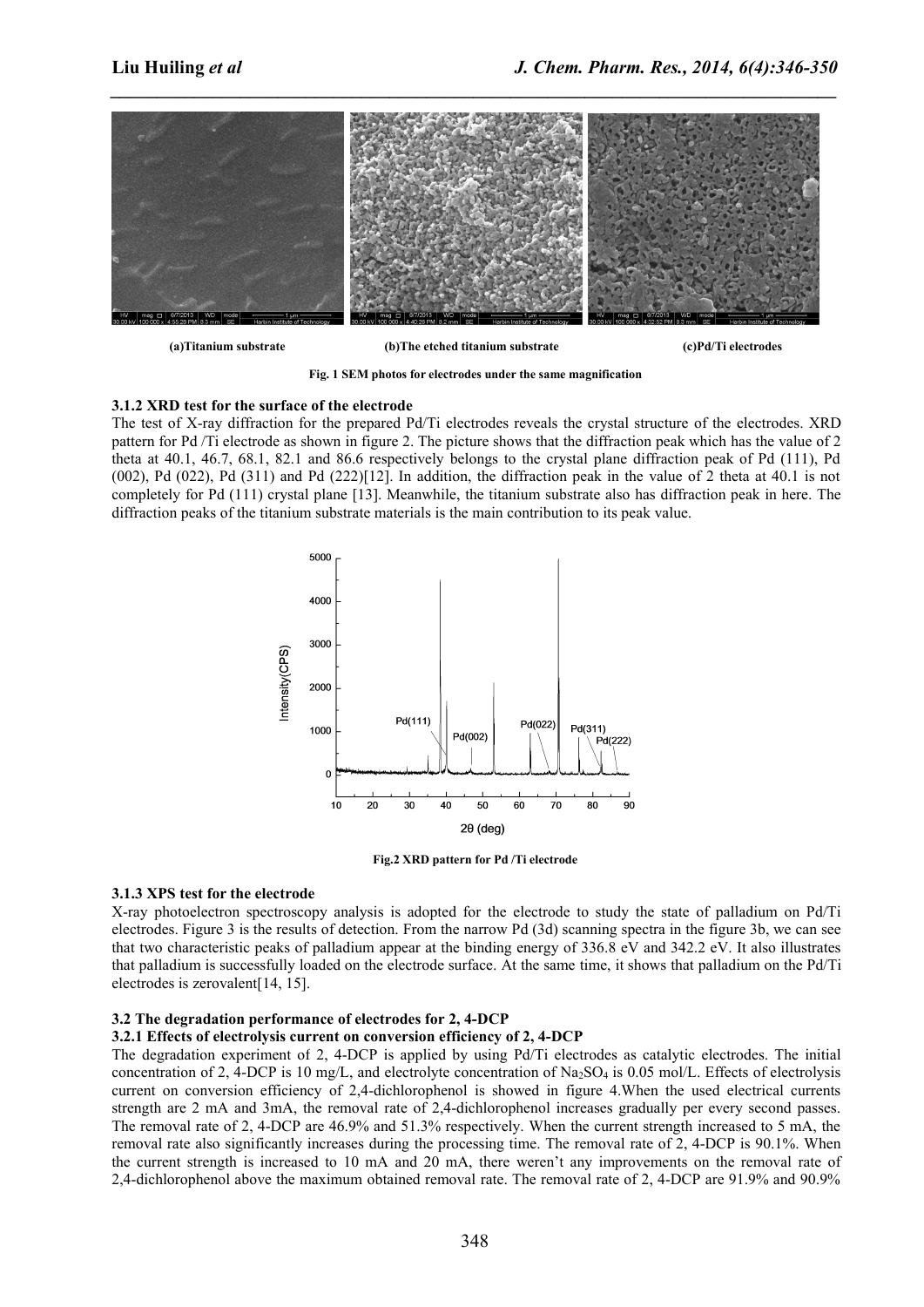respectively. Besides, the removal efficiency at the current of 10 mA is higher than when using 20 mA. The reason is that side effects of water electrolysis appear as the current intensity increases and electrode potential also increases. The increasing electric current is mainly used for side effects.

*\_\_\_\_\_\_\_\_\_\_\_\_\_\_\_\_\_\_\_\_\_\_\_\_\_\_\_\_\_\_\_\_\_\_\_\_\_\_\_\_\_\_\_\_\_\_\_\_\_\_\_\_\_\_\_\_\_\_\_\_\_\_\_\_\_\_\_\_\_\_\_\_\_\_\_\_\_\_*



**Fig. 3 XPS spectra of Pd/Ti electrode**



**Fig.4 Effects ofelectrolysis current on conversion efficiency of 2,4-dichlorophenol**



**Fig.5 Kinetics of2,4- dichlorophenol on Pd/ Ti electrode**